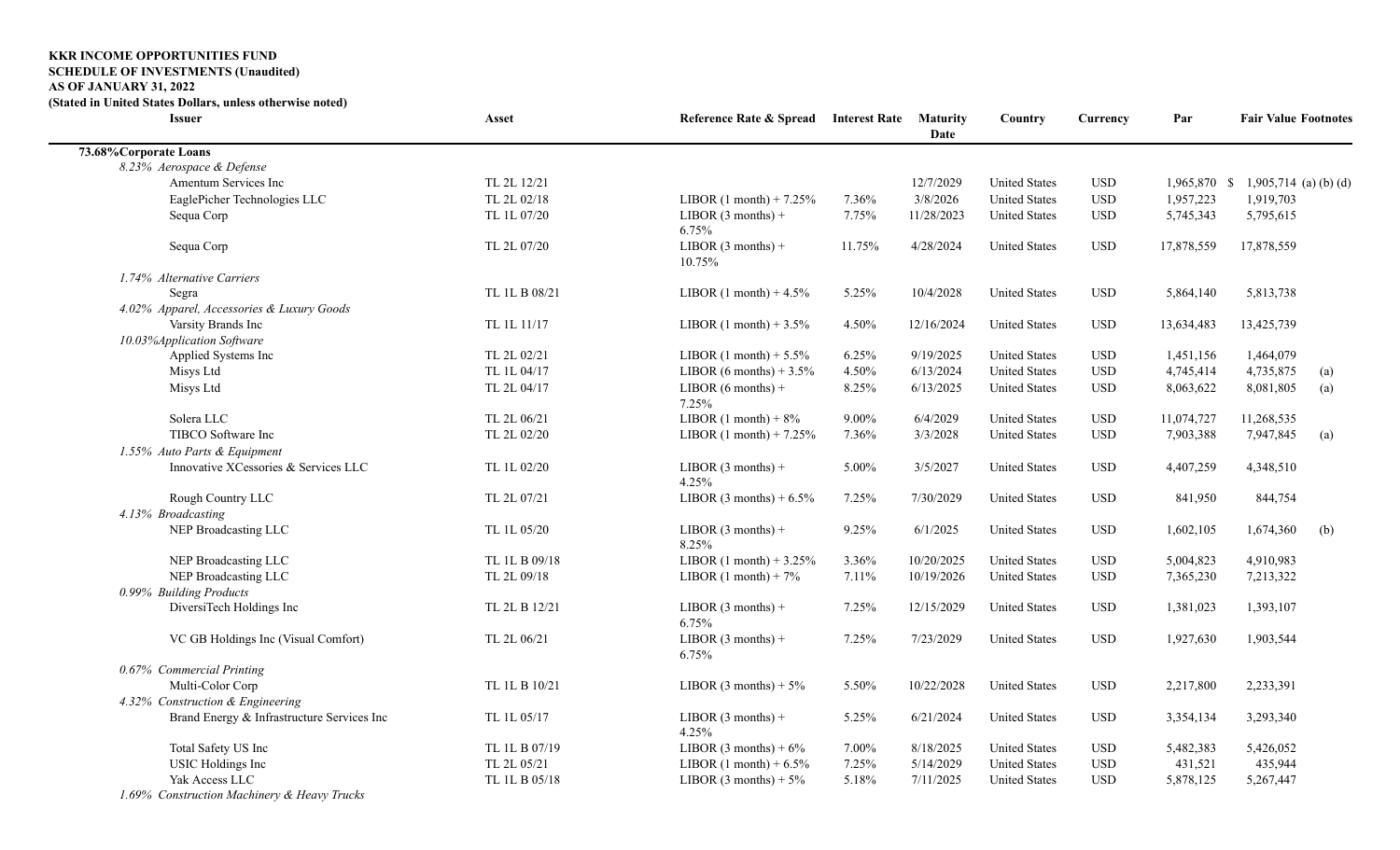| Accuride Corp                              | TL 1L B 10/17    | LIBOR $(3$ months) +<br>5.25%      | 6.25%  | 11/17/2023 | <b>United States</b> | <b>USD</b>  | 5,820,312  | 5,633,596  |             |
|--------------------------------------------|------------------|------------------------------------|--------|------------|----------------------|-------------|------------|------------|-------------|
| 1.92% Department Stores                    |                  |                                    |        |            |                      |             |            |            |             |
| Belk Inc                                   | TL 1L 02/21      | LIBOR $(3 \text{ months}) + 7.5\%$ | 8.50%  | 7/31/2025  | <b>United States</b> | <b>USD</b>  | 459,875    | 459,971    | (a)         |
| Belk Inc                                   | TL 1L EXIT 02/21 | 13% (8% PIK, 5% Cash)              | 10.00% | 7/31/2025  | <b>United States</b> | <b>USD</b>  | 8,104,964  | 5,947,017  | $(a)$ $(e)$ |
| 0.66% Diversified Metals & Mining          |                  |                                    |        |            |                      |             |            |            |             |
| Foresight Energy LLC                       | TL 1L A 06/20    | LIBOR $(1 \text{ month}) + 8\%$    | 9.50%  | 6/30/2027  | <b>United States</b> | <b>USD</b>  | 2,198,321  | 2,198,321  | $(a)$ $(b)$ |
| 1.27% Diversified Support Services         |                  |                                    |        |            |                      |             |            |            |             |
| Access CIG LLC                             | TL 2L 02/18      | LIBOR $(1 \text{ month}) + 7.75\%$ | 7.85%  | 2/27/2026  | <b>United States</b> | <b>USD</b>  | 1,292,375  | 1,292,782  |             |
| VFS Global Services Pvt Ltd                | TL 1L B 06/17    | PIBOR $(6$ months) + 4%            | 4.11%  | 7/29/2024  | Luxembourg           | ${\rm GBP}$ | 2,156,712  | 2,880,453  |             |
| Viad Corp                                  | TL 1L B 07/21    | LIBOR $(3 \text{ months}) + 5\%$   | 5.50%  | 7/28/2028  | <b>United States</b> | <b>USD</b>  | 64,075     | 63,935     |             |
| 2.05% Education Services                   |                  |                                    |        |            |                      |             |            |            |             |
| Jostens Inc                                | TL 1L 12/18      | LIBOR $(6 \text{ months}) + 5.5\%$ | 5.66%  | 12/19/2025 | <b>United States</b> | <b>USD</b>  | 6,814,946  | 6,835,561  |             |
| 3.40% Electronic Equipment & Instruments   |                  |                                    |        |            |                      |             |            |            |             |
| Excelitas Technologies Corp                | TL 2L 10/17      | LIBOR $(3 \text{ months}) + 7.5\%$ | 8.50%  | 12/1/2025  | <b>United States</b> | <b>USD</b>  | 11,291,720 | 11,355,292 |             |
| 0.19% Financial Exchanges & Data           |                  |                                    |        |            |                      |             |            |            |             |
| IntraFi Network LLC                        | TL 2L 11/21      | LIBOR $(1 \text{ month}) + 6.25\%$ | 6.75%  | 11/5/2029  | <b>United States</b> | <b>USD</b>  | 623,220    | 624,781    |             |
| 3.77% Health Care Equipment                |                  |                                    |        |            |                      |             |            |            |             |
| Drive DeVilbiss Healthcare LLC             | TL 1L 03/21      | LIBOR $(3 \text{ months}) + 5.5\%$ | 10.50% | 6/1/2025   | <b>United States</b> | <b>USD</b>  | 7,340,126  | 7,211,674  |             |
| Orchid Orthopedic Solutions LLC            | TL 1L 02/19      | LIBOR $(3 \text{ months}) + 4.5\%$ | 4.72%  | 3/5/2026   | <b>United States</b> | <b>USD</b>  | 5,701,389  | 5,387,812  |             |
| 0.49% Health Care Facilities               |                  |                                    |        |            |                      |             |            |            |             |
| ScionHealth                                | TL 1L B 12/21    | LIBOR $(1 \text{ month}) + 5.25\%$ | 5.75%  | 12/17/2028 | <b>United States</b> | <b>USD</b>  | 1,746,880  | 1,624,598  |             |
| 0.06% Health Care Services                 |                  |                                    |        |            |                      |             |            |            |             |
| Paradigm Acquisition Corp                  | TL 2L 10/18 LC   |                                    | 7.85%  | 10/26/2026 | <b>United States</b> | <b>USD</b>  |            | 210,263    |             |
| 2.82% Hotels, Resorts & Cruise Lines       |                  | LIBOR $(3 \text{ months}) + 7.5\%$ |        |            |                      |             | 213,465    |            |             |
| <b>B&amp;B</b> Hotels SAS                  | TL 1L B3A 01/20  | EurIBOR $(6$ months) +             | 3.88%  | 7/31/2026  |                      | <b>EUR</b>  |            | 5,075,419  |             |
|                                            |                  | 3.875%                             |        |            | France               |             | 4,670,208  |            |             |
|                                            | TL 1L B4 03/21   |                                    |        | 7/31/2026  |                      |             |            |            |             |
| <b>B&amp;B</b> Hotels SAS                  |                  | EurIBOR $(6$ months) +<br>5.5%     | 5.50%  |            | France               | ${\rm EUR}$ | 1,159,680  | 1,299,097  |             |
| Piolin BidCo SAU                           | TL 1L B 05/20    |                                    | 7.50%  | 9/16/2026  |                      | <b>EUR</b>  |            | 3,043,042  |             |
|                                            |                  | EurIBOR $(3$ months) +             |        |            | Spain                |             | 2,682,184  |            |             |
|                                            |                  | 7.5%                               |        |            |                      |             |            |            |             |
| 0.22% Household Products                   |                  |                                    |        |            |                      |             |            |            |             |
| Polyconcept North America Inc              | TL 1L B 08/16    | LIBOR $(6 \text{ months}) + 4.5\%$ | 5.50%  | 8/16/2023  | <b>United States</b> | <b>USD</b>  | 723,202    | 722,659    |             |
| 0.82% Human Resource & Employment Services |                  |                                    |        |            |                      |             |            |            |             |
| SIRVA Worldwide Inc                        | TL 1L 07/18      | LIBOR $(3 \text{ months}) + 5.5\%$ | 5.65%  | 8/4/2025   | <b>United States</b> | <b>USD</b>  | 1,867,472  | 1,743,286  |             |
| SIRVA Worldwide Inc                        | TL 2L 07/18      | LIBOR $(3 \text{ months}) + 9.5\%$ | 9.73%  | 8/3/2026   | <b>United States</b> | <b>USD</b>  | 1,149,740  | 997,399    |             |
| 0.48% Industrial Machinery                 |                  |                                    |        |            |                      |             |            |            |             |
| CPM Holdings Inc                           | TL 2L 10/18      | LIBOR $(1 \text{ month}) + 8.25\%$ | 8.35%  | 11/16/2026 | <b>United States</b> | <b>USD</b>  | 1,321,319  | 1,324,622  |             |
| Engineered Machinery Holdings Inc          | TL 2L 08/21      | LIBOR $(3 \text{ months}) + 6\%$   | 6.75%  | 5/21/2029  | <b>United States</b> | <b>USD</b>  | 289,880    | 293,504    |             |
| 3.19% IT Consulting & Other Services       |                  |                                    |        |            |                      |             |            |            |             |
| PSAV Inc                                   | TL 1L B1 12/20   | LIBOR $(6$ months $) +$            | 4.50%  | 3/3/2025   | <b>United States</b> | <b>USD</b>  | 6,720,788  | 6,252,449  |             |
|                                            |                  | 3.25%                              |        |            |                      |             |            |            |             |
| PSAV Inc                                   | TL 1L B3 12/20   | 15.00%                             | 15.00% | 10/15/2026 | <b>United States</b> | <b>USD</b>  | 2,022,523  | 2,358,767  |             |
| PSAV Inc                                   | TL 2L 02/18      | LIBOR $(3$ months) +               | 8.25%  | 9/1/2025   | <b>United States</b> | <b>USD</b>  | 2,530,890  | 2,043,694  |             |
|                                            |                  | 7.25%                              |        |            |                      |             |            |            |             |
| 3.69% Leisure Facilities                   |                  |                                    |        |            |                      |             |            |            |             |
| ClubCorp Club Operations Inc               | TL 1L B 08/17    | LIBOR $(3$ months) +<br>2.75%      | 2.97%  | 9/18/2024  | <b>United States</b> | <b>USD</b>  | 5,592,550  | 5,394,322  |             |
| United PF Holdings LLC                     | TL 1L 01/20      | LIBOR $(3 \text{ months}) + 4\%$   | 4.31%  | 12/30/2026 | <b>United States</b> | <b>USD</b>  | 6,585,864  | 6,422,864  |             |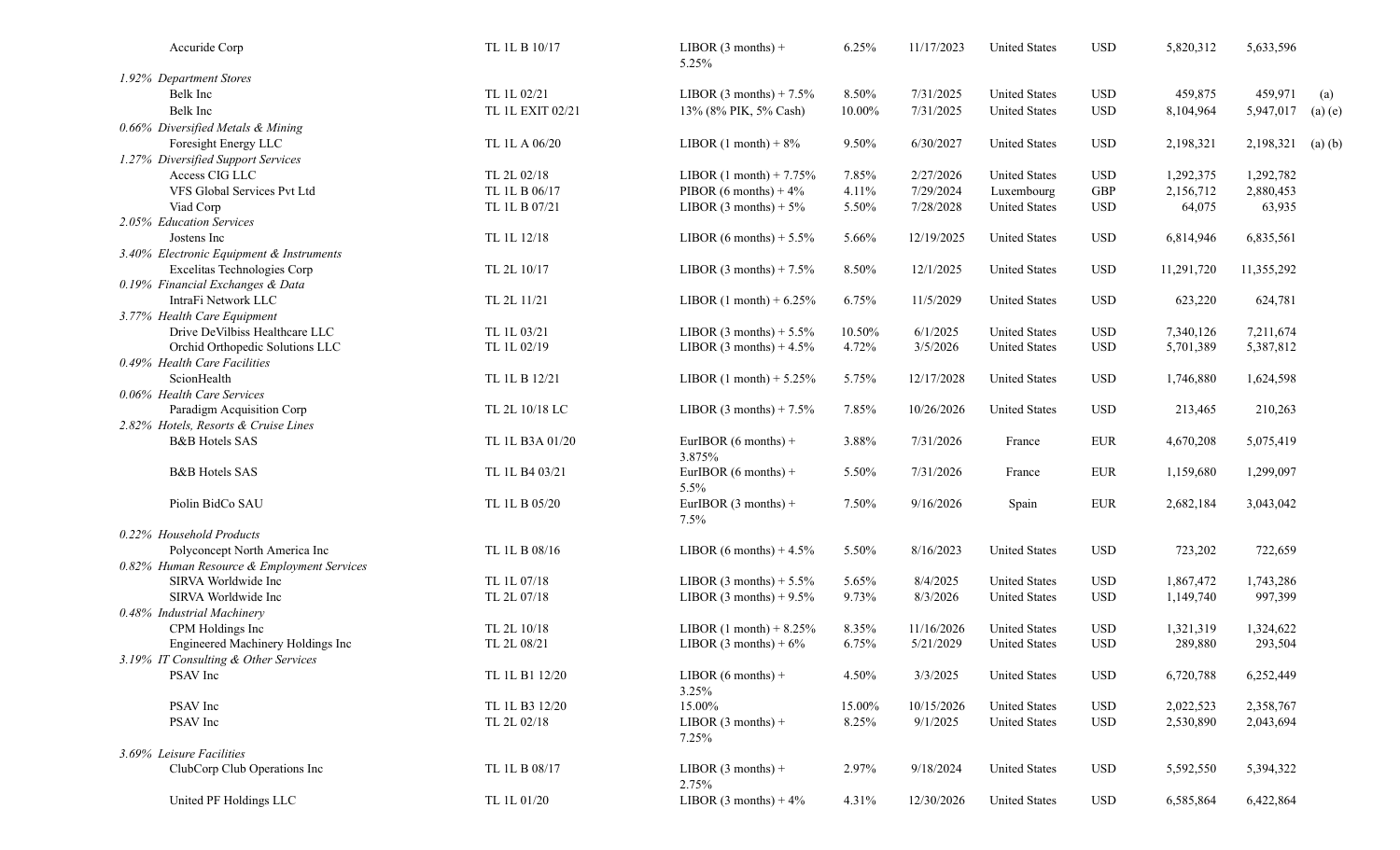| United PF Holdings LLC                                      | TL 1L 06/20         | LIBOR $(3 \text{ months}) + 8.5\%$  | 9.50%    | 12/30/2026 | <b>United States</b> | <b>USD</b>   | 491,173                   | 492,401                |                   |
|-------------------------------------------------------------|---------------------|-------------------------------------|----------|------------|----------------------|--------------|---------------------------|------------------------|-------------------|
| 1.67% Life Sciences Tools & Services                        |                     |                                     |          |            |                      |              |                           |                        |                   |
| PAREXEL International Corp                                  | TL 2L 07/21         | LIBOR $(1 \text{ month}) + 6.5\%$   | 7.00%    | 11/15/2029 | <b>United States</b> | <b>USD</b>   | 5,637,180                 | 5,583,063              | (b)               |
| 1.41% Marine Ports & Services                               |                     |                                     |          |            |                      |              |                           |                        |                   |
| Direct ChassisLink Inc                                      | TL 2L B 04/19       | LIBOR $(3$ months) +<br>6.75%       | 6.99%    | 4/10/2026  | <b>United States</b> | <b>USD</b>   | 4,688,217                 | 4,717,519              |                   |
| 0.16% Oil & Gas Equipment & Services                        |                     |                                     |          |            |                      |              |                           |                        |                   |
| Caprock Midstream LLC                                       | TL 1L B 10/18       | LIBOR $(1 \text{ month}) + 4.75\%$  | 4.86%    | 11/3/2025  | <b>United States</b> | <b>USD</b>   | 198,331                   | 198,455                |                   |
| ChampionX Corp                                              | TL 1L B 05/20       | LIBOR (6 months) + $5\%$            | $6.00\%$ | 6/3/2027   | <b>United States</b> | <b>USD</b>   | 336,117                   | 341,090                |                   |
| 0.15% Research & Consulting Services                        |                     |                                     |          |            |                      |              |                           |                        |                   |
| TMF Group Holding BV                                        | TL 2L 12/17         | EurlBOR $(6$ months $)$ +<br>6.875% | 6.88%    | 5/4/2026   | Netherlands          | ${\rm EUR}$  | 440,830                   | 496,302                |                   |
| 1.37% Security & Alarm Services                             |                     |                                     |          |            |                      |              |                           |                        |                   |
| Monitronics International Inc                               | TL 1L EXIT 08/19    | LIBOR $(1 \text{ month}) + 7.5\%$   | 8.75%    | 3/29/2024  | <b>United States</b> | <b>USD</b>   | 5,375,944                 | 4,578,530              |                   |
| 0.65% Specialized Consumer Services                         |                     |                                     |          |            |                      |              |                           |                        |                   |
| KinderCare Education LLC                                    | TL 1L B 09/18       | LIBOR $(3$ months) +<br>3.75%       | 4.75%    | 2/21/2025  | <b>United States</b> | <b>USD</b>   | 782,233                   | 773,108                |                   |
| Learning Care Group Inc                                     | TL 1L B 05/20       | LIBOR (6 months) + $8.5\%$          | 9.50%    | 3/13/2025  | <b>United States</b> | <b>USD</b>   | 1,275,388                 | 1,287,083              |                   |
| Learning Care Group Inc                                     | TL 2L 03/18         | LIBOR (6 months) + $7.5\%$          | 8.50%    | 3/13/2026  | <b>United States</b> | $_{\rm USD}$ | 124,840                   | 124,295                |                   |
| 5.24% Specialty Chemicals                                   |                     |                                     |          |            |                      |              |                           |                        |                   |
| Aruba Investments Inc                                       | TL 2L 10/20         | LIBOR $(6$ months $)$ +<br>7.75%    | 8.50%    | 11/24/2028 | <b>United States</b> | <b>USD</b>   | 1,841,010                 | 1,859,420              |                   |
| Flint Group GmbH                                            | TL 1L B 04/14       | EurIBOR $(3$ months) +<br>4.25%     | 0.75%    | 9/21/2023  | Germany              | <b>EUR</b>   | 1,659,479                 | 1,853,857              | $\left( a\right)$ |
| Flint Group GmbH                                            | TL 1L B3 05/15      | EurIBOR $(3$ months) +<br>4.25%     | 0.75%    | 9/21/2023  | Germany              | ${\rm EUR}$  | 13,490                    | 15,070                 | (a)               |
| Flint Group GmbH                                            | TL 1L B4 11/15      | EurIBOR $(3$ months) +<br>4.25%     | 0.75%    | 9/21/2023  | Germany              | <b>EUR</b>   | 126,311                   | 141,106                | $\left( a\right)$ |
| Flint Group GmbH                                            | TL 1L B5 02/17      | EurIBOR $(3$ months) +<br>4.25%     | 0.75%    | 9/21/2023  | Germany              | <b>EUR</b>   | 209,552                   | 234,097                | $\left( a\right)$ |
| Flint Group GmbH                                            | TL 1L B6 03/17      | EurIBOR $(3$ months) +<br>4.25%     | 0.75%    | 9/21/2023  | Germany              | <b>EUR</b>   | 152,455                   | 170,312                | $\left( a\right)$ |
| Flint Group GmbH                                            | TL 1L B7 04/14      | EurIBOR $(3$ months) +<br>4.25%     | 0.75%    | 9/21/2023  | Germany              | <b>EUR</b>   | 145,417                   | 162,450                | (a)               |
| Vantage Specialty Chemicals Inc                             | TL 1L B 10/17       | LIBOR $(3 \text{ months}) + 3.5\%$  | 4.50%    | 10/28/2024 | <b>United States</b> | <b>USD</b>   | 9,925,142                 | 9,778,746              | (a)               |
| Vantage Specialty Chemicals Inc                             | TL 2L 10/17         | LIBOR $(3$ months) +<br>8.25%       | 9.25%    | 10/27/2025 | <b>United States</b> | <b>USD</b>   | 3,339,659                 | 3,281,215              | (a)               |
| 0.64% Trucking                                              |                     |                                     |          |            |                      |              |                           |                        |                   |
| Kenan Advantage Group Inc/The                               | TL 2L 08/21         | LIBOR $(1 \text{ month}) + 7.25\%$  | 8.00%    | 9/1/2027   | <b>United States</b> | <b>USD</b>   | 2,135,010                 | 2,129,672              |                   |
| Total Corporate Loans (Amortized Cost \$242,114,649)        |                     |                                     |          |            |                      |              | 250,220,366 \$246,096,932 |                        |                   |
| 77.15% High Yield Securities                                |                     |                                     |          |            |                      |              |                           |                        |                   |
| 0.47% Aerospace & Defense                                   |                     |                                     |          |            |                      |              |                           |                        |                   |
| VistaJet Malta Finance PLC / XO Management Holding Inc      | 6.375% 02/2030 144A |                                     | 6.38%    | 2/1/2030   | Malta                | <b>USD</b>   |                           | 1,582,000 \$ 1,574,580 |                   |
| 1.37% Airlines                                              |                     |                                     |          |            |                      |              |                           |                        |                   |
| American Airlines Group Inc<br>1.02% Alternative Carriers   | 3.750% 03/2025 144A |                                     | 3.75%    | 3/1/2025   | <b>United States</b> | USD          | 4,942,000                 | 4,580,023              |                   |
| Zayo Group LLC<br>0.38% Apparel, Accessories & Luxury Goods | 6.125% 03/2028 144A |                                     | 6.13%    | 3/1/2028   | <b>United States</b> | USD          | 3,586,000                 | 3,391,997              |                   |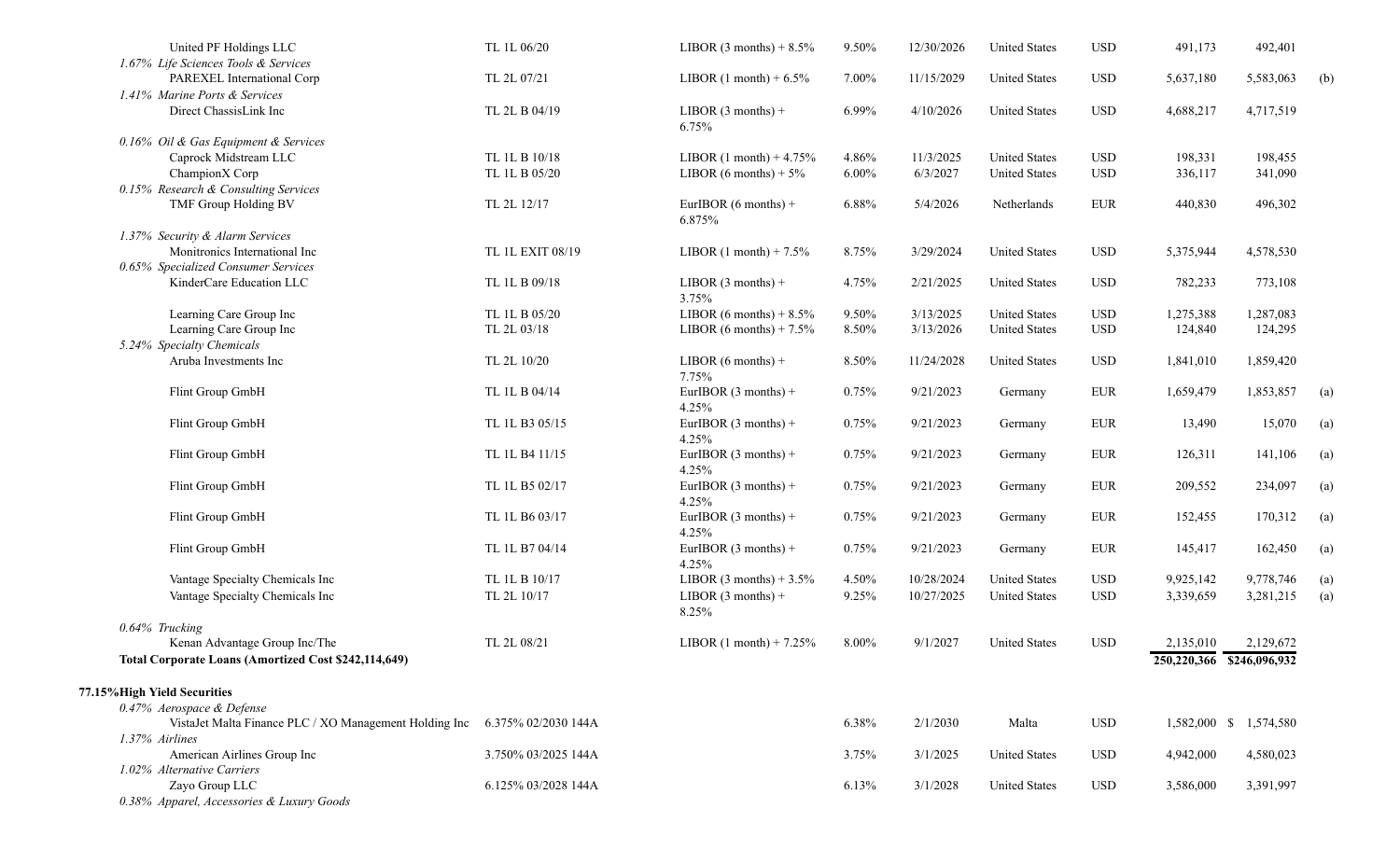| Varsity Brands Inc                          | L+8.000% 12/2024 144A           | 9.00%    | 12/22/2024 | <b>United States</b> | <b>USD</b>   | 1,270,000  | 1,270,000  | (b) |
|---------------------------------------------|---------------------------------|----------|------------|----------------------|--------------|------------|------------|-----|
| 2.00% Application Software                  |                                 |          |            |                      |              |            |            |     |
| Cision Ltd                                  | 9.500% 02/2028 144A             | 9.50%    | 2/15/2028  | <b>United States</b> | <b>USD</b>   | 6,449,000  | 6,676,392  |     |
| 1.46% Auto Parts & Equipment                |                                 |          |            |                      |              |            |            |     |
| <b>BBB</b> Industries LLC                   | 9.250% 08/2025 144A             | 9.25%    | 8/1/2025   | <b>United States</b> | <b>USD</b>   | 2,585,000  | 2,779,198  |     |
| Wheel Pros Inc                              | 6.500% 05/2029 144A             | 6.50%    | 5/15/2029  | <b>United States</b> | <b>USD</b>   | 2,240,000  | 2,086,000  |     |
| 1.39% Automotive Retail                     |                                 |          |            |                      |              |            |            |     |
| Mavis Discount Tire Inc                     | 6.500% 05/2029 144A             | 6.50%    | 5/15/2029  | <b>United States</b> | <b>USD</b>   | 4,846,000  | 4,645,666  |     |
| 0.77% Biotechnology                         |                                 |          |            |                      |              |            |            |     |
| Intercept Pharmaceuticals Inc               | 3.250% 07/2023 (Convertible)    | 3.25%    | 7/1/2023   | <b>United States</b> | <b>USD</b>   | 157,000    | 149,592    |     |
| Radius Health Inc                           | 3.000% 09/2024                  | 3.00%    | 9/1/2024   | <b>United States</b> | <b>USD</b>   | 2,468,000  | 2,410,957  |     |
| 0.78% Broadcasting                          |                                 |          |            |                      |              |            |            |     |
| Spotify USA Inc                             | 0.000% 03/2026 144A             | $0.00\%$ | 3/15/2026  | Sweden               | <b>USD</b>   | 2,957,000  | 2,595,158  | (c) |
| 10.88%Building Products                     |                                 |          |            |                      |              |            |            |     |
| Acproducts Inc (aka Cabinetworks)           | 6.375% 05/2029 144A             | 6.38%    | 5/15/2029  | <b>United States</b> | <b>USD</b>   | 9,525,000  | 8,747,141  |     |
| LBM Borrower LLC                            | 6.250% 01/2029 144A             | 6.25%    | 1/15/2029  | <b>United States</b> | <b>USD</b>   | 6,181,000  | 5,899,764  |     |
| LBM Borrower LLC                            | 7.750% 04/2027 144A (PIK Toggle | 7.75%    | 4/1/2027   | <b>United States</b> | <b>USD</b>   | 8,493,000  | 8,303,776  |     |
|                                             | Notes)                          |          |            |                      |              |            |            |     |
| MI Windows and Doors Inc                    | 5.500% 02/2030 144A             | 5.50%    | 2/1/2030   | <b>United States</b> | <b>USD</b>   | 1,064,000  | 1,055,850  |     |
| PrimeSource Building Products Inc           | 5.625% 02/2029 144A             | 5.63%    | 2/1/2029   | <b>United States</b> | <b>USD</b>   | 4,817,000  | 4,401,221  |     |
| PrimeSource Building Products Inc           | 6.750% 08/2029 144A             | 6.75%    | 8/1/2029   | <b>United States</b> | <b>USD</b>   | 6,177,000  | 5,860,182  |     |
| SRS Distribution Inc                        | 6.000% 12/2029 144A             | $6.00\%$ | 12/1/2029  | <b>United States</b> | <b>USD</b>   | 2,134,000  | 2,075,966  |     |
| 2.49% Cable & Satellite                     |                                 |          |            |                      |              |            |            |     |
| CSC Holdings LLC (Altice USA)               | 5.000% 11/2031 144A             | 5.00%    | 11/15/2031 | <b>United States</b> | <b>USD</b>   | 806,000    | 727,254    |     |
| CSC Holdings LLC (Altice USA)               | 5.750% 01/2030 144A             | 5.75%    | 1/15/2030  | <b>United States</b> | <b>USD</b>   | 4,702,000  | 4,436,995  |     |
| RCN Grande (Radiate)                        | 6.500% 09/2028 144A             | 6.50%    | 9/15/2028  | <b>United States</b> | <b>USD</b>   | 3,257,000  | 3,148,314  |     |
| 1.65% Commercial Printing                   |                                 |          |            |                      |              |            |            |     |
| Multi-Color Corp                            | 10.500% 07/2027 144A            | 10.50%   | 7/15/2027  | <b>United States</b> | <b>USD</b>   | 4,146,000  | 4,264,700  |     |
| Multi-Color Corp                            | 5.875% 10/2028 144A             | 5.88%    | 11/1/2028  | <b>United States</b> | <b>USD</b>   | 1,240,000  | 1,229,925  |     |
| 2.56% Commodity Chemicals                   |                                 |          |            |                      |              |            |            |     |
| Cornerstone Chemical Co                     | 6.750% 08/2024 144A             | 6.75%    | 8/15/2024  | <b>United States</b> | <b>USD</b>   | 3,163,000  | 2,765,759  |     |
| SI Group Inc                                | 6.750% 05/2026 144A             | 6.75%    | 5/15/2026  | <b>United States</b> | <b>USD</b>   | 6,041,000  | 5,777,039  |     |
| 0.62% Construction & Engineering            |                                 |          |            |                      |              |            |            |     |
| Maxim Crane Works LP / Maxim Finance Corp   | 10.125% 08/2024 144A            | 10.13%   | 8/1/2024   | <b>United States</b> | <b>USD</b>   | 2,007,000  | 2,067,491  |     |
| 4.29% Construction Materials                |                                 |          |            |                      |              |            |            |     |
| Cemex Materials LLC                         | 7.700% - 07/2025 144A           | 7.70%    | 7/21/2025  | <b>United States</b> | <b>USD</b>   | 12,842,000 | 14,325,251 |     |
| 2.53% Data Processing & Outsourced Services |                                 |          |            |                      |              |            |            |     |
| West Corp                                   | 8.500% 10/2025 144A             | 8.50%    | 10/15/2025 | <b>United States</b> | <b>USD</b>   | 3,228,000  | 3,165,377  |     |
| Xerox Business Services /Conduent           | 6.000% 11/2029 144A             | $6.00\%$ | 11/1/2029  | <b>United States</b> | <b>USD</b>   | 5,359,000  | 5,285,287  |     |
| 3.36% Electronic Components                 |                                 |          |            |                      |              |            |            |     |
| CommScope Inc                               | 6.000% 06/2025 144A             | $6.00\%$ | 6/15/2025  | <b>United States</b> | <b>USD</b>   | 5,545,000  | 5,410,262  |     |
| CommScope Inc                               | 7.125% 07/2028 144A             | 7.13%    | 7/1/2028   | <b>United States</b> | $_{\rm USD}$ | 5,466,000  | 5,103,850  |     |
| CommScope Inc                               | 8.250% 03/2027 144A             | 8.25%    | 3/1/2027   | <b>United States</b> | <b>USD</b>   | 711,000    | 696,780    |     |
| 0.89% Health Care Equipment                 |                                 |          |            |                      |              |            |            |     |
| Haemonetics Corp                            | 0.000% 03/2026 144A             | $0.00\%$ | 3/1/2026   | <b>United States</b> | <b>USD</b>   | 3,563,000  | 2,985,185  | (c) |
|                                             | (Convertible)                   |          |            |                      |              |            |            |     |
| 3.59% Health Care Facilities                |                                 |          |            |                      |              |            |            |     |
| CHS/Community Health Systems, Inc.          | 6.125% 04/2030 144A             | 6.13%    | 4/1/2030   | <b>United States</b> | <b>USD</b>   | 1,997,000  | 1,904,339  |     |
| CHS/Community Health Systems, Inc.          | 6.875% 04/2028 144A             | 6.88%    | 4/1/2028   | <b>United States</b> | <b>USD</b>   | 2,725,000  | 2,590,112  |     |
|                                             |                                 |          |            |                      |              |            |            |     |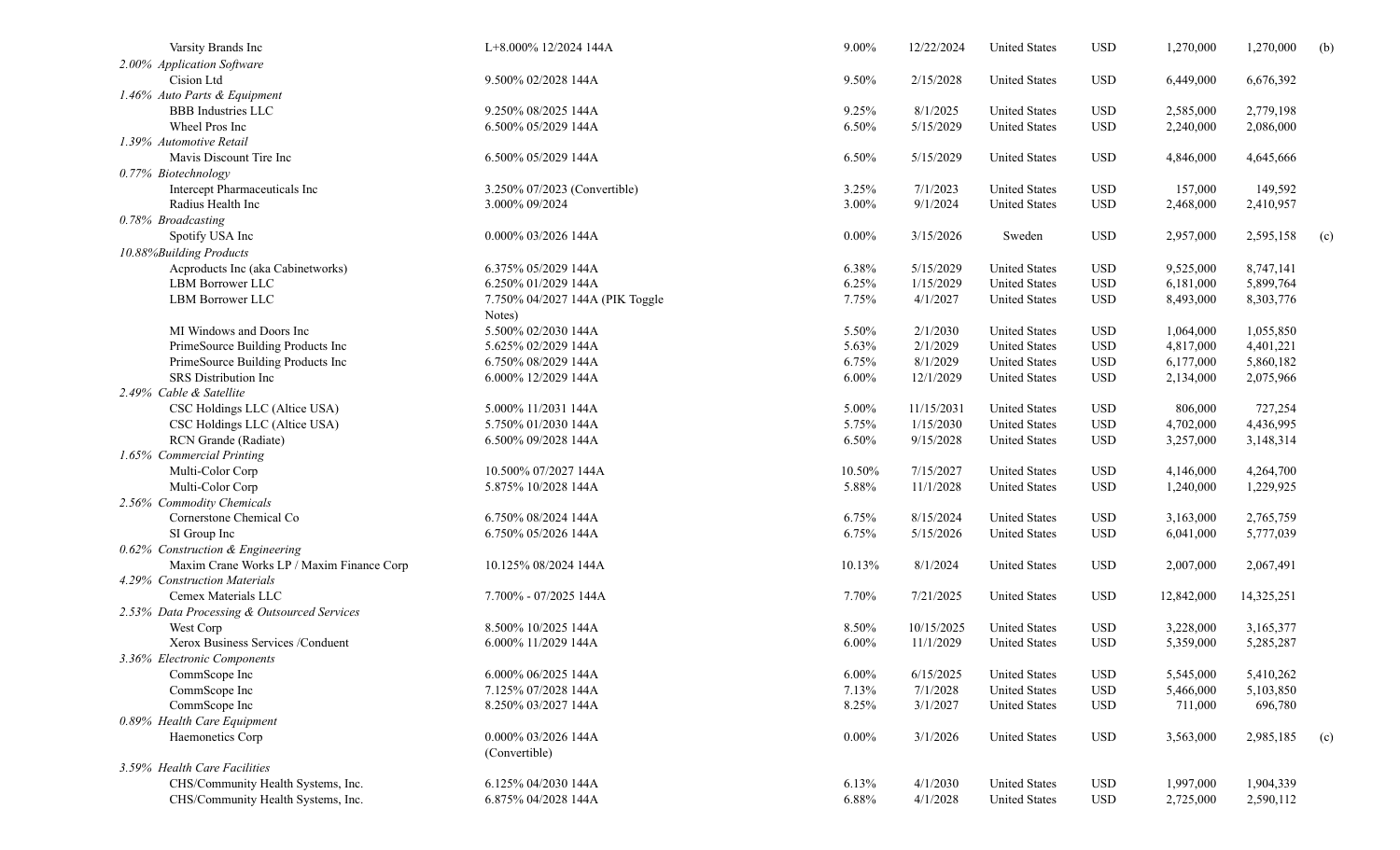| <b>Issuer</b><br>$0/\sqrt{E}$ $\approx$ $0.01$ $\sqrt{E}$  |                                     | Preferred<br>Rate | <b>Maturity</b><br>Date | Country              | Currency     | <b>Shares</b> | <b>Fair Value Footnotes</b> |     |
|------------------------------------------------------------|-------------------------------------|-------------------|-------------------------|----------------------|--------------|---------------|-----------------------------|-----|
|                                                            |                                     |                   |                         |                      |              |               |                             |     |
| Total High Yield Securities (Amortized Cost \$264,100,381) |                                     |                   |                         |                      |              |               | 261,822,238 \$257,679,062   |     |
| White Cap Construction Supply Inc                          | 6.875% 10/2028 144A                 | 6.88%             | 10/15/2028              | <b>United States</b> | $_{\rm USD}$ | 1,787,000     | 1,835,767                   |     |
| TruckPro LLC                                               | 11.000% 10/2024 144A                | 11.00%            | 10/15/2024              | <b>United States</b> | $_{\rm USD}$ | 6,091,000     | 6,635,414                   |     |
| 2.54% Trading Companies & Distributors                     |                                     |                   |                         |                      |              |               |                             |     |
| Douglas Holding AG                                         | 8.250% 10/2026 SUN 144A             | $9.00\%$          | 10/1/2026               | Germany              | ${\rm EUR}$  | 7,295,848     | 7,845,218                   | (a) |
| Douglas Holding AG                                         | 6.000% 04/2026 144A                 | $6.00\%$          | 4/8/2026                | Germany              | <b>EUR</b>   | 10,461,000    | 11,528,011                  | (a) |
| 5.80% Specialty Stores                                     |                                     |                   |                         |                      |              |               |                             |     |
| Aspen Insurance Holdings Ltd                               | 7.625% 10/2025 144A (PIK<br>Toggle) | 7.63%             | 10/15/2025              | Bermuda              | <b>USD</b>   | 6,709,390     | 6,953,075                   |     |
| 2.08% Property & Casualty Insurance                        |                                     |                   |                         |                      |              |               |                             |     |
| Corp                                                       |                                     |                   |                         |                      |              |               |                             |     |
| Tallgrass Energy Partners LP / Tallgrass Energy Finance    | 6.000% 03/2027 144A                 | 6.00%             | 3/1/2027                | <b>United States</b> | <b>USD</b>   | 7,000         | 7,131                       |     |
| Global Partners LP / GLP Finance Corp                      | 7.000% 08/2027                      | 7.00%             | 8/1/2027                | <b>United States</b> | $_{\rm USD}$ | 1,377,000     | 1,423,804                   |     |
| Global Partners LP / GLP Finance Corp                      | 6.875% 01/2029                      | 6.88%             | 1/15/2029               | <b>United States</b> | <b>USD</b>   | 863,000       | 894,336                     |     |
| Genesis Energy                                             | 6.500% 10/2025                      | 6.50%             | 10/1/2025               | <b>United States</b> | $_{\rm USD}$ | 1,125,000     | 1,102,517                   |     |
| Genesis Energy                                             | 5.625% 06/2024                      | 5.63%             | 6/15/2024               | <b>United States</b> | <b>USD</b>   | 5,307,000     | 5,260,458                   |     |
| 2.60% Oil & Gas Storage & Transportation                   |                                     |                   |                         |                      |              |               |                             |     |
| Chesapeake Energy Corp                                     | 6.750% 04/2029 144A                 | 6.75%             | 4/15/2029               | <b>United States</b> | <b>USD</b>   | 2,668,000     | 2,857,081                   |     |
| 0.86% Oil & Gas Exploration & Production                   |                                     |                   |                         |                      |              |               |                             |     |
| Merlin Entertainments PLC                                  | 6.625% 11/2027 144A                 | 6.63%             | 11/15/2027              | Ireland              | $_{\rm USD}$ | 4,653,000     | 4,649,696                   |     |
| Merlin Entertainments PLC                                  | 5.750% 06/2026 144A                 | 5.75%             | 6/15/2026               | United Kingdom       | <b>USD</b>   | 496,000       | 515,515                     |     |
| ClubCorp Club Operations Inc                               | 8.500% 09/2025 144A                 | 8.50%             | 9/15/2025               | <b>United States</b> | <b>USD</b>   | 8,477,000     | 7,956,894                   |     |
| 3.93% Leisure Facilities                                   |                                     |                   |                         |                      |              |               |                             |     |
| Occidental Petroleum Corp                                  | 4.200% 03/2048                      | 4.20%             | 3/15/2048               | <b>United States</b> | $_{\rm USD}$ | 1,134,000     | 1,056,531                   |     |
| Occidental Petroleum Corp                                  | 4.100% 02/2047                      | 4.10%             | 2/15/2047               | <b>United States</b> | $_{\rm USD}$ | 390,000       | 357,201                     |     |
| 0.42% Integrated Oil & Gas                                 |                                     |                   |                         |                      |              |               |                             |     |
| National Financial Partners Corp                           | 6.875% 08/2028 144A                 | 6.88%             | 8/15/2028               | <b>United States</b> | $_{\rm USD}$ | 13,892,000    | 13,236,645                  |     |
| Alliant Holdings I Inc                                     | 5.875% 11/2029 144A                 | 5.88%             | 11/1/2029               | <b>United States</b> | $_{\rm USD}$ | 1,655,000     | 1,624,573                   |     |
| 4.45% Insurance Brokers                                    |                                     |                   |                         |                      |              |               |                             |     |
| Unifrax I LLC / Unifrax Holding Co                         | 7.500% 09/2029 144A                 | 7.50%             | 9/30/2029               | <b>United States</b> | $_{\rm USD}$ | 1,387,000     | 1,345,591                   | (a) |
| Unifrax I LLC / Unifrax Holding Co                         | 5.250% 09/2028 144A                 | 5.25%             | 9/30/2028               | <b>United States</b> | <b>USD</b>   | 2,959,000     | 2,912,810                   | (a) |
| 1.27% Industrial Conglomerates                             |                                     |                   |                         |                      |              |               |                             |     |
| Viking Cruises Ltd                                         | 7.000% 02/2029 144A                 | 7.00%             | 2/15/2029               | <b>United States</b> | $_{\rm USD}$ | 7,034,000     | 6,743,953                   |     |
| Royal Caribbean Cruises Ltd                                | 5.500% 04/2028 144A                 | 5.50%             | 4/1/2028                | <b>United States</b> | <b>USD</b>   | 9,336,000     | 9,080,614                   |     |
| NCL Corp Ltd                                               | 6.125% 03/2028 144A                 | 6.13%             | 3/15/2028               | <b>United States</b> | $_{\rm USD}$ | 5,550,000     | 5,260,318                   |     |
| Carnival Corp                                              | 6.000% 05/2029 144A                 | $6.00\%$          | 5/1/2029                | <b>United States</b> | $_{\rm USD}$ | 4,931,000     | 4,750,304                   |     |
| Carnival Corp                                              | 5.750% 03/2027 144A                 | 5.75%             | 3/1/2027                | <b>United States</b> | $_{\rm USD}$ | 10,373,000    | 9,973,847                   |     |
| 10.72%Hotels, Resorts & Cruise Lines                       |                                     |                   |                         |                      |              |               |                             |     |
| Radiology Partners Inc                                     | 9.250% 02/2028 144A                 | 9.25%             | 2/1/2028                | <b>United States</b> | $_{\rm USD}$ | 4,382,000     | 4,369,818                   |     |
| LifePoint Hospitals Inc                                    | 5.375% 01/2029 144A                 | 5.38%             | 1/15/2029               | <b>United States</b> | $_{\rm USD}$ | 1,727,000     | 1,644,907                   |     |
| CHS/Community Health Systems, Inc.                         | 6.875% 04/2029 144A                 | 6.88%             | 4/15/2029               | <b>United States</b> | <b>USD</b>   | 1,484,000     | 1,469,650                   |     |
|                                                            |                                     |                   |                         |                      |              |               |                             |     |

**2.45%Equity & Other Investments**

*1.34% Diversified Metals & Mining 0.98% Hotels, Resorts & Cruise Lines*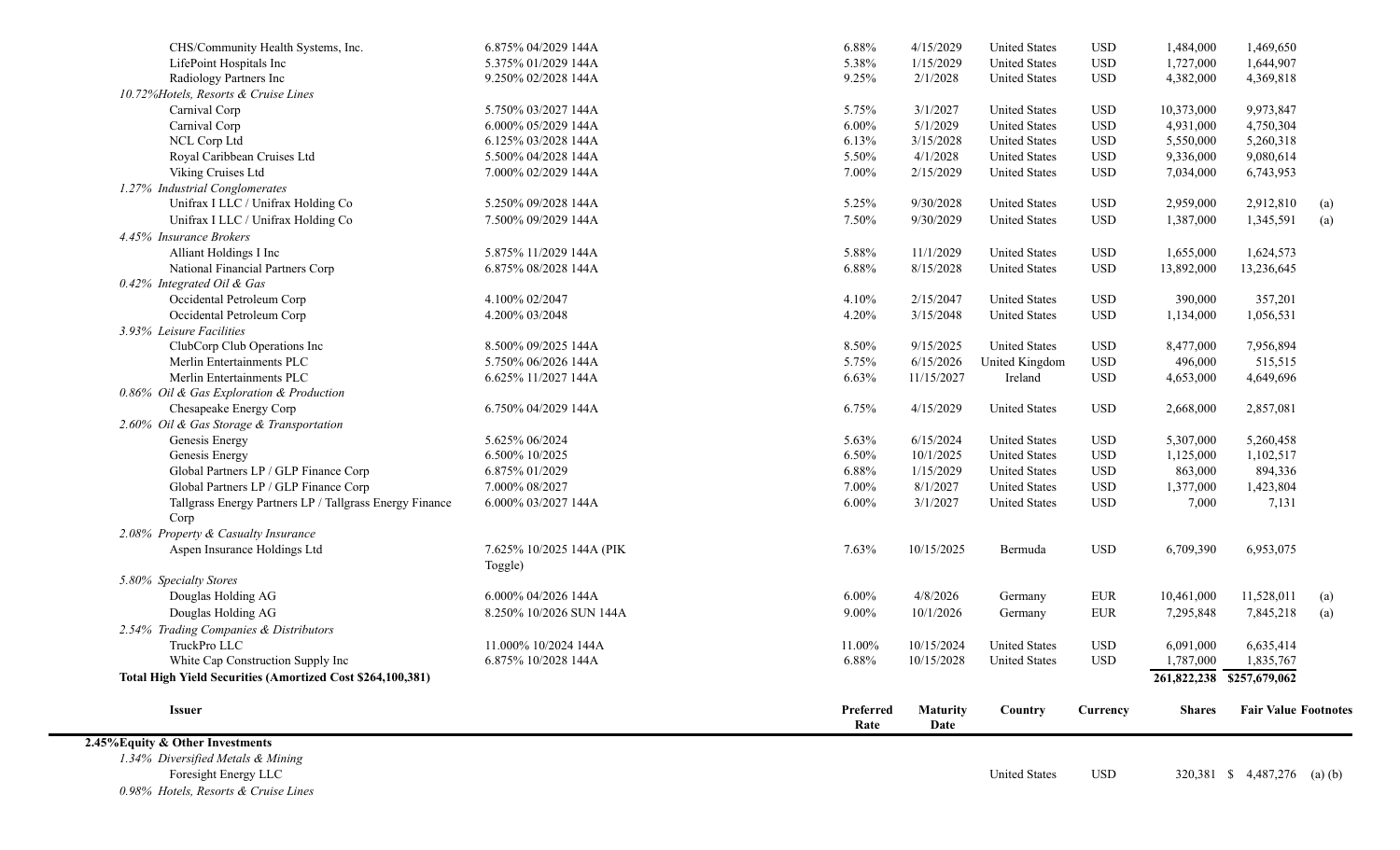| Hilton Grand Vacations Inc                          |     |     | <b>United States</b> | <b>USD</b> | 67,230    | 3,284,858                 |           |
|-----------------------------------------------------|-----|-----|----------------------|------------|-----------|---------------------------|-----------|
| 0.12% Oil & Gas Equipment & Services                |     |     |                      |            |           |                           |           |
| Proserv Group Parent LLC                            |     |     | United Kingdom       | USD        | 114,010   | 5,815                     | (b)       |
| Proserv Group Parent LLC                            | N/A | N/A | United Kingdom       | USD        | 36,249    | 400,443                   | (b)       |
| 0.00% Packaged Foods & Meats                        |     |     |                      |            |           |                           |           |
| CTI Foods Holding Co LLC                            |     |     | <b>United States</b> | <b>USD</b> | 955       |                           | - (a) (b) |
| Total Equity & Other Investments (Cost \$8,197,335) |     |     |                      |            |           | 538,825 \$ 8,178,392      |           |
| 0.13% Trade Claim                                   |     |     |                      |            |           |                           |           |
| 0.13% Health Care Facilities                        |     |     |                      |            |           |                           |           |
| Quorum Health Corp                                  |     |     | <b>United States</b> | USD        | 3,964,000 | 427,726                   | (a)(b)    |
| <b>Total Trade Claim</b>                            |     |     |                      |            | 3,964,000 | 427,726                   |           |
| 153.41% Total Investments                           |     |     |                      |            |           | 516,545,429 \$512,382,112 |           |
| -53.41% Liabilities Exceeding Other Assets, Net     |     |     |                      |            |           | (178, 378, 906)           |           |
| 100.00%Net Assets                                   |     |     |                      |            |           | \$334,003,206             |           |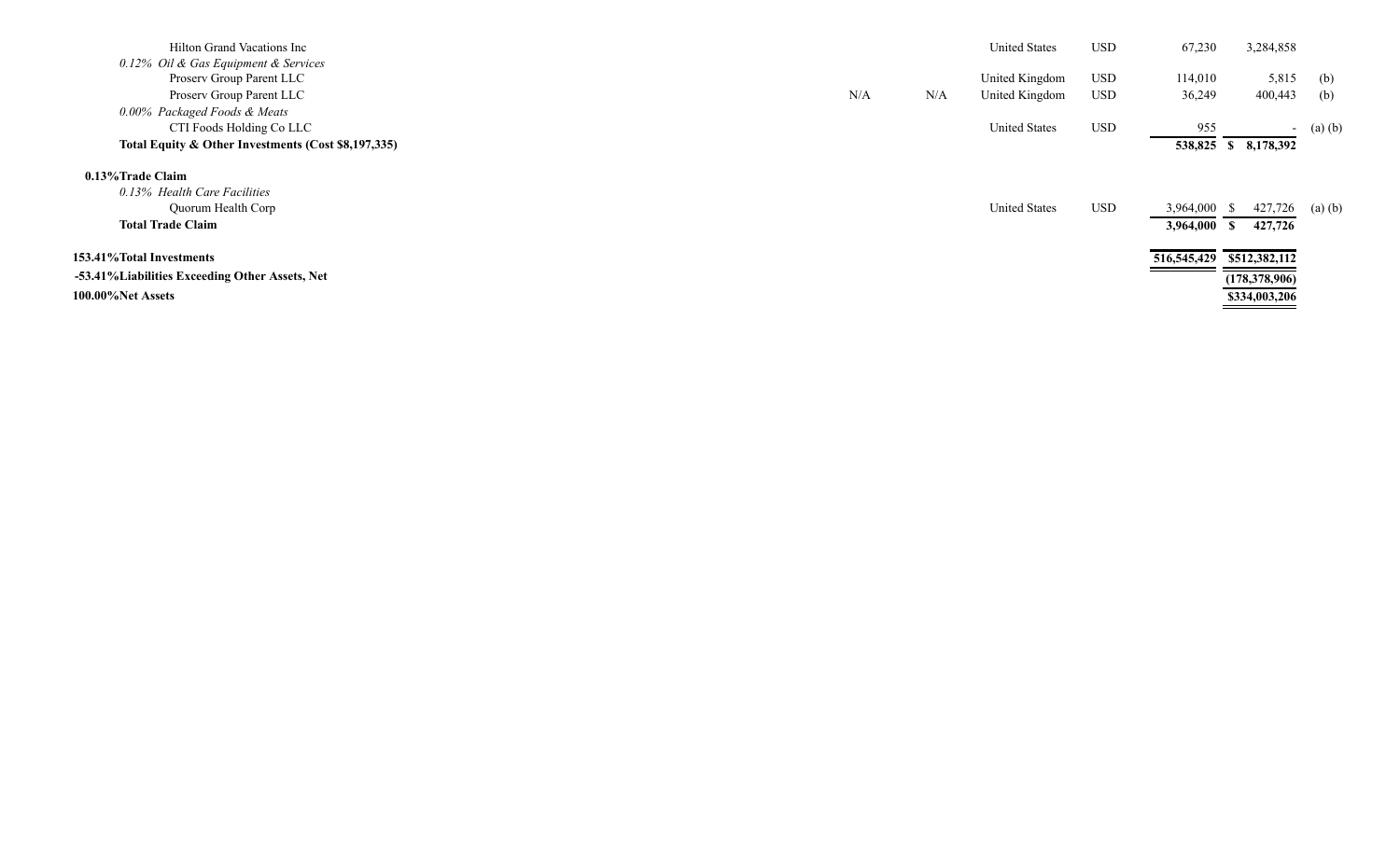*The valuation methods and accounting policies used to prepare this Schedule of Investments are consistent with those that are outlined in our Annual Report.*

- TL Term loan
- DD Delayed draw term loan
- 1L First lien
- 2L Second lien

144A Securities exempt from registration pursuant to Rule 144A under the Securities Act of 1933, as amended. These securities may only be resold to qualified institutional buyers in transactions exempt from registration.

- (a) Security considered restricted.
- (b) Value determined using significant unobservable inputs.
- (c) Zero coupon bond.
- (d) Effective rate will be established when trade is settled.
- (e) Represents a payment-in-kind ("PIK") security which may pay interest/dividend in additional par/shares.